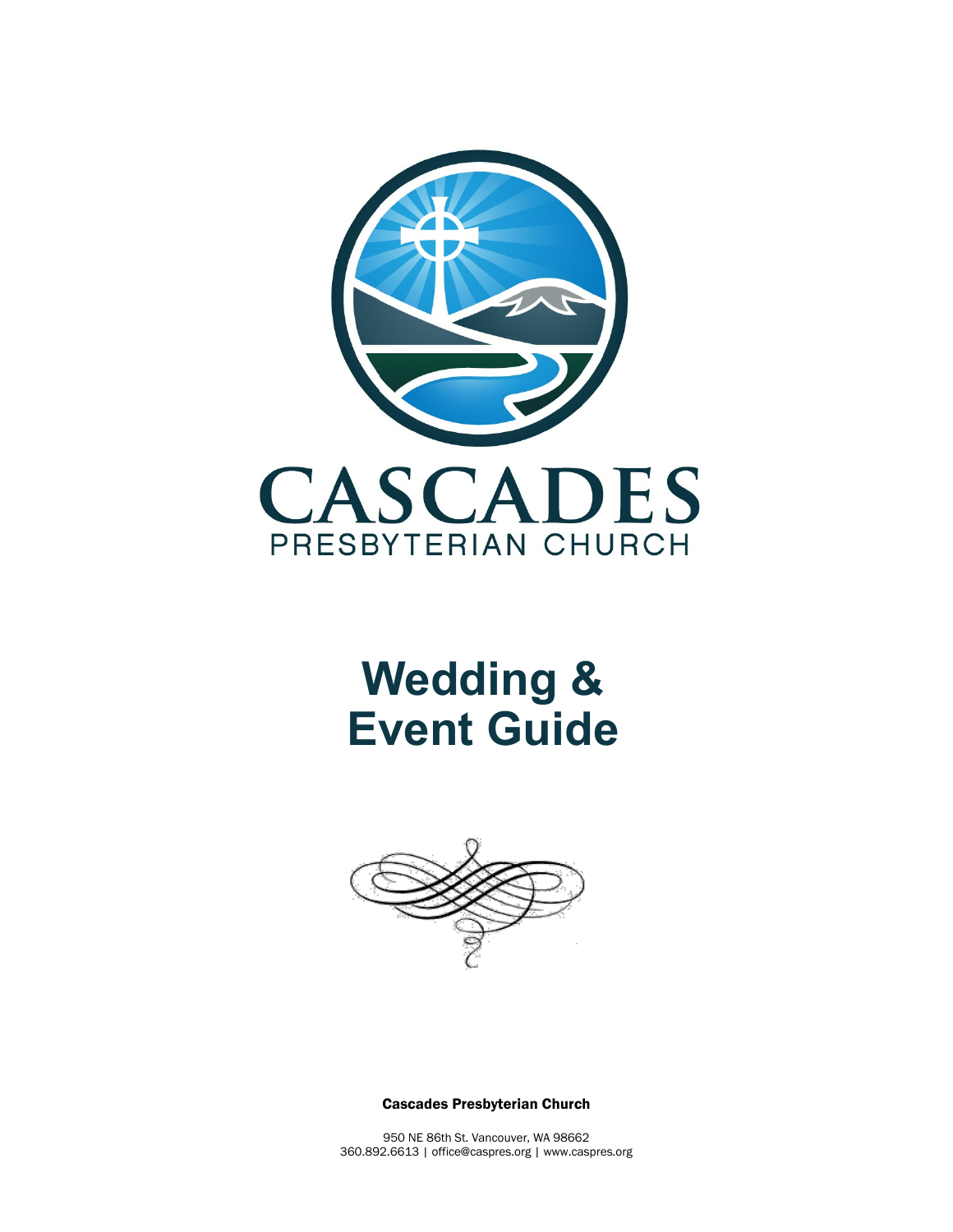## *WELCOME!*

We are pleased that you are considering Cascades Presbyterian Church (CPC) for your wedding and/or special event. Our sanctuary can comfortably accommodate approximately 250 people while our Fellowship Halls can host 140 seated guests.

This Wedding/Events Planner is designed to provide you with the guidelines and provisions for weddings and events that take place at CPC. It will answer many of your basic questions as you prepare for your event. If you choose to have your special event here, we will treat you and your planning with great care. Our Pastor and the event coordinator will work with you to ensure that your special event fulfills your desires so that it is an occasion of great joy for you, your families, and your guests.

If you have any questions about any of the guidelines, please feel free to contact us.

# *HOW TO RESERVE THE CHURCH*

Please call the church office at 360-892-6613 or contact us at office@caspres.org to inquire about the availability of the facility for your wedding/event date. The church office hours are Monday through Thursday from 8:00am – 12:00 Noon.

# *THE WEDDING/EVENTS COORDINATOR*

The Wedding/Events Coordinator is instrumental in making your special event a wonderful experience, and is required for any event conducted at CPC. The coordinator is familiar with the building, our supplies, and local arrangements and will assist you with the myriad of details and questions that often arise. They will work closely with you as you plan and make arrangements for your event.

The Wedding/Events Coordinator will contact you to arrange a time to meet together at the church. The coordinator will review your plans and get you acquainted with the building and the supplies that are available. They will also answer questions that arise about the church and the special event. The coordinator is your link to the church for all the details related to your event.

# *WEDDINGS*

Marriage is a gift from God that calls a man and a woman to a new way of life, created, ordered and blessed by God. This conviction shapes our practice and policy regarding the weddings that are celebrated here.

Our calling and responsibility is to help couples prepare to enter this new way of life. Our sanctuary was not built simply to provide a "parson and a place" for weddings. Rather, our goal is to help you begin a successful and lifelong marriage journey. We want to ensure that your wedding service will be the culmination of your preparation and the beginning of a life of joy in a marriage journey that is truly blessed by God.

The ceremony and music performed are an act of the worship of God and should be planned and conducted with all due reverence and dignity. This knowledge should guide you in making arrangements for music, floral decorations, and photography.

# *THE CHURCH*

Weddings solemnized in this church are Christian, and thus become worship services. It is a sacred gathering of worshipers invoking God's blessing and spiritual guidance on those being united in holy matrimony and should be conducted with reverence and dignity. It is in this light that we should plan and arrange for all Christian marriages.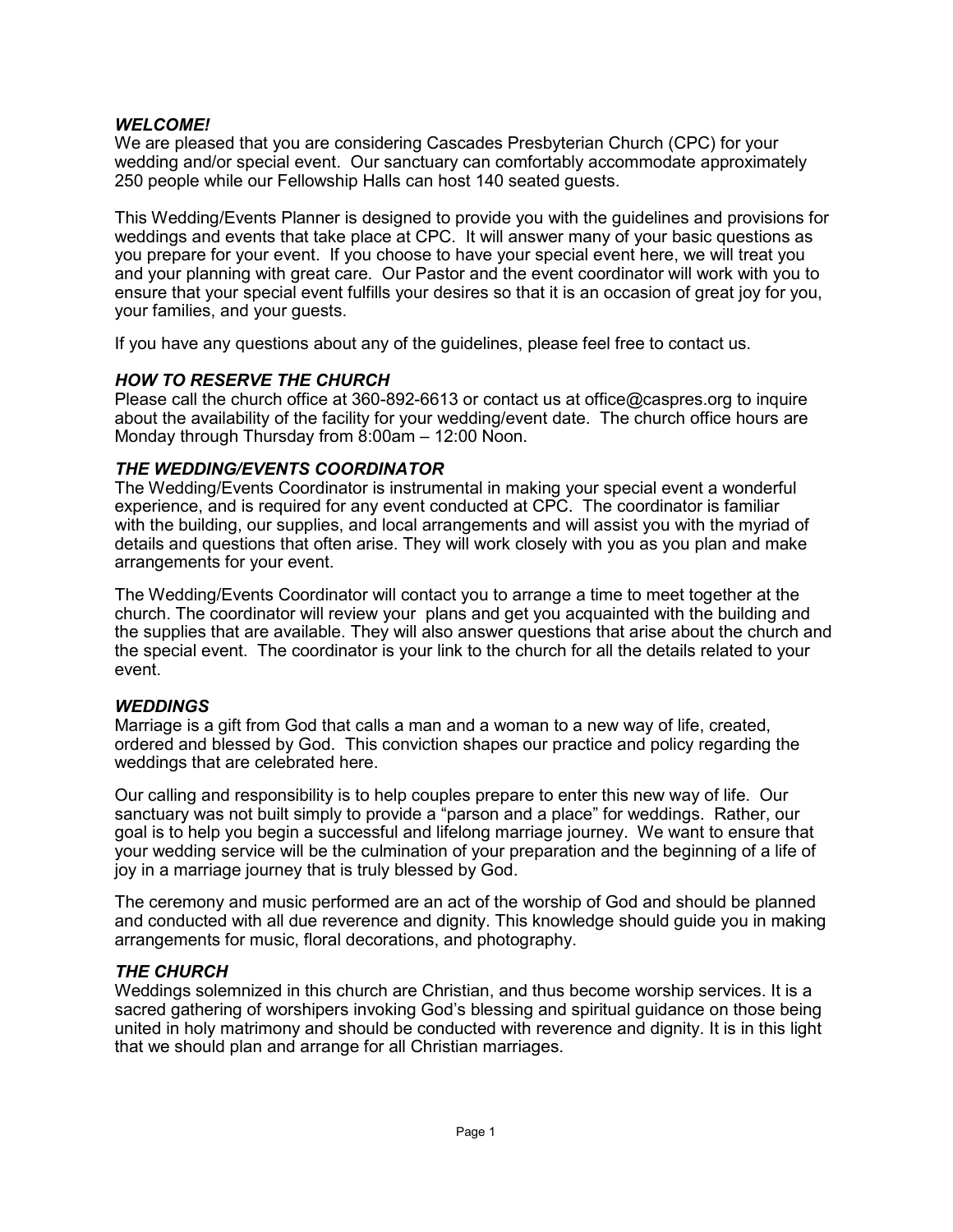# *PLANNING THE MARRIAGE CEREMONY*

In order that you may have a sacred and dignified ceremony, you are asked to make careful and thorough preparation, practically and spiritually. Please begin to plan your wedding by scheduling an appointment with our Pastor through our Secretary.

The Pastor will work with you to plan all the details of the marriage ceremony. If you live out of town, some of the initial planning can be done by phone or email. Normally, you will meet with the Pastor two to three times prior to the rehearsal and wedding to discuss the details of the service itself, as well as to discuss the insights gained from our premarital work and the significance for your marriage. Normally, the Pastor conducts the rehearsal and works closely with the Wedding/Events Coordinator.

The Pastor will also work with you to select scriptures, songs, or other appropriate readings to be used in worship. Please note that the pastor does reserve the right of final approval to ensure that selections are in keeping with a Christian service of worship.

## *COUNSELING*

We believe strongly in the value of premarital counseling, and require participation in such a program, both for those being married for the first time or for those who are being remarried. We normally require any couple being married at CPC to complete the online PREPARE Premarital and Relationship Evaluation prior to the wedding. This survey evaluates a couples strengths and growth areas and serves as a springboard for approximately eight counseling sessions. Costs for the online assessment are \$35 and are paid by the couple at the time they register through the PREPARE website. More information about this process can be found at www.lifeinnovations.com. There are occasions when other premarital preparation courses will be approved by the Pastor.

Our desire is that you complete the assessment and appointments prior to your wedding date. We believe that this is one of the best investments that you will make in your marriage.

# *THE PASTOR*

A Christian marriage is a covenant in God's sight. No person is more capable or eager to guide you to a truly mature, Christian marriage than the Pastor. With this in mind, the Session (Board of Elders) feels that the Pastor should counsel with each couple and officiate at the marriage service. The Pastor of CPC is considered the officiate for all wedding ceremonies performed at the church.

It is necessary that a couple planning to be married arrange the requisite eight pre-marriage counseling sessions well in advance of the wedding date in order to plan the service and receive counsel. We hope you will welcome the opportunity to visit with the Pastor and talk about the building of a Christian marriage. Following your initial meeting, an appointment should also be made with the Secretary who will discuss the practical details with you and give you a walking tour of the facility.

If a minister other than the Pastor of CPC is requested to officiate, the Pastor of this church must first be consulted. A letter from the outside minister to the Pastor should be written requesting permission to officiate the wedding. The Pastor may then extend an invitation for the requesting minister from another congregation to take part in the service.

However, the Pastor must be involved in the wedding ceremony. Their participation will be determined in consultation with the outside minister. When an invitation is extended, please note that the outside minister and the wedding party are guests of CPC.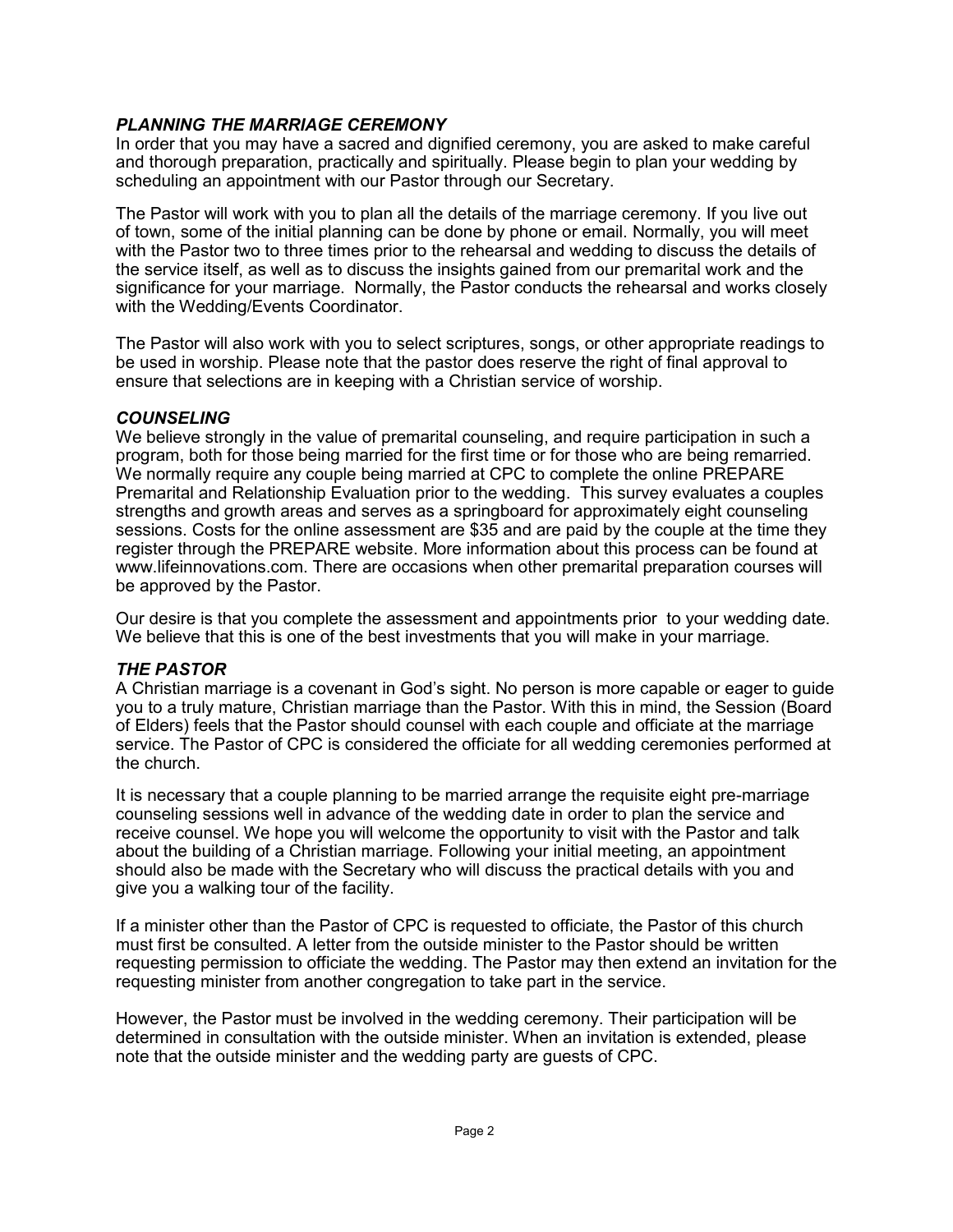# *MARRIAGE LICENSE*

The Marriage License can be purchased at the Clark County Courthouse in Vancouver.

Recorder, Auditor and Clerks Office Public Service Center<br>
Courthouse 1200 Franklin
200 Franklin
200 Franklin Courthouse 1200 Franklin<br>Vancouver WA

Vancouver WA

Please bring the Marriage License to the church at least two days prior to the wedding so that the Pastor can complete the required information on the license before the ceremony. You will need to decide on two witnesses you would like to have sign your license.

## *MUSIC SELECTIONS*

The marriage ceremony is a worship service, conducted in a manner that gives honor to God and celebrates the joy of the occasion for the couple and their families and guests. The music chosen for the wedding should correspond to the themes that is inherent in a Christian marriage service. Secular selections that are consistent with a Christian worldview may be approved for the ceremony by the officiating Pastor.

We will be happy to assist you in arranging an accompanist and soloist if you desire or you may choose your own.

#### *THE WEDDING REHEARSAL*

Everyone participating in the wedding is encouraged, the afternoon prior to the wedding, to be present and on time for the rehearsal. The rehearsal normally takes 45 minutes, depending upon the size of the wedding party. Please be sure to ask the Wedding/ Event Coordinator any questions you may have about your wedding ceremony. This is the time to settle any procedure about which you are unsure or desire to have clarified.

#### *THE RECEPTION*

Both of CPC's Fellowship Halls are available for wedding receptions. Please contact the Wedding/Event Coordinator for details.

#### *THE WEDDING & EVENT COORDINATOR, SECRETARY, SOUND TECHINICIAN, AND CUSTODIAN*

A Wedding/Event Coordinator is required each wedding or special event. CPC wants to be sure that your special day occurs without incident. To this end, the Wedding/Event Coordinator will see to it that each person in the wedding party is assisted into his or her proper place on time and your guests are welcomed and ushered to their proper seats. The Wedding/Event Coordinator, along with the Pastor, will also direct the rehearsal, which includes the correct placement of each of the wedding party and instructing the ushers on proper escort and seating techniques. *It is our suggestion that the receiving line be held at the reception, due to time constraints.* Photography is permitted for only one hour following the ceremony.

The Secretary is assigned to handle all administrative tasks involved with your wedding or event. This includes meeting with the you or your representative to explain the guidelines, give a tour of the building, and assign personnel for the event. All forms and billing will be taken care of by the Secretary.

A Sound Technician is assigned to each wedding or event. The Sound Technician will ensure that all microphones are working properly to provide an excellent listening environment.

Our buildings and grounds crew will see to it that the church is clean and correctly set up for your wedding or event. However, you will be responsible to return the church to its usual formation and condition so that our regular worship services may follow. CPC should not be expected to dismantle your flowers and decorations.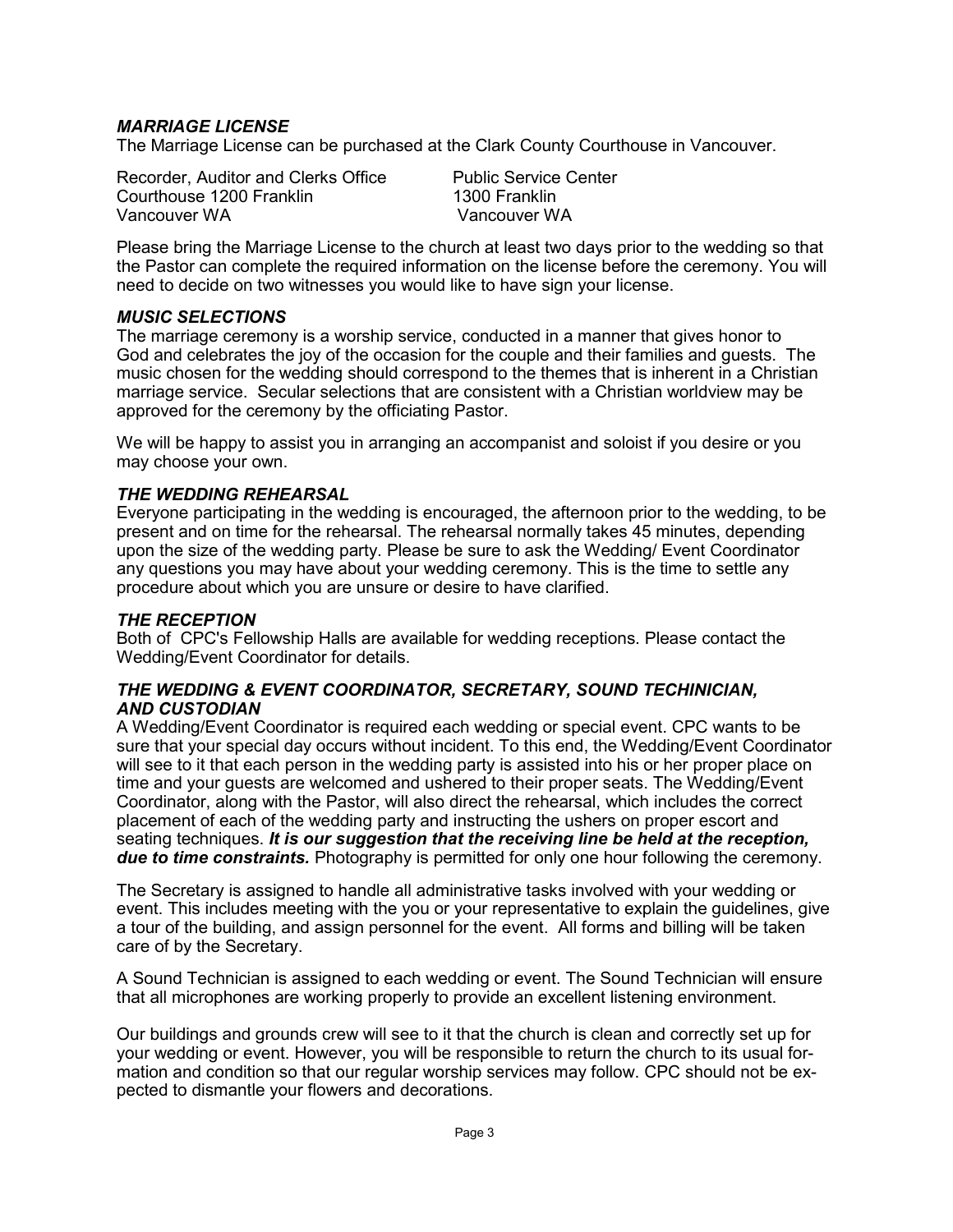# *CLEAN-UP EXPECTATIONS*

Though a custodian will be present at the end of your event, it is your responsibility to ensure that the facilities are returned properly in the same layout and cleanliness in which you found them. All furniture including chairs in the sanctuary and classrooms must be returned to their original places and straightened out. Please see the diagram posted in each room of the expected layout. All decorations and flowers must be removed. All brochures or bulletins must be collected from the sanctuary floor or pews. Kitchen counters must be wiped down and floors swept. All food must be removed from the kitchen and refrigerator. Restrooms must be picked up with all paper towels in the trash cans. Finally make sure the that trash from the Fellowship Hall and kitchen are taken out to the dumpster. Abiding by these simple standards will ensure that the amount of work required to return the facilities to a worshipful state on Sunday morning is as little as possible. Please note that should the facilities be returned in an unacceptable manner that CPC reserves the right to retain the full security deposit to cover the costs of additional cleaning. Should the fee not cover any costs of repair or replacement we reserve the right to collect from the user the full costs of the damage.

# *FLOWERS, DECORATIONS AND CANDLES*

Your wedding ceremony is the solemnization of a commitment made between the couple before God, all of the accoutrements of the day should be designed as an offering to God and should not detract from the central acts of the ceremony. However, tasteful and elegant floral displays or live greenery are appropriate. Flowers for your wedding or special event are to be provided by the family. There are numerous florists in the area to assist you in decorating for your event. Please remind your florist to have all decorating completed and delivered at least one hour prior to the event. Note that our church offices are closed on Fridays and will not be open for floral deliveries. Those will need to be coordinated with the Wedding/Event Coordinator at their convenience.

Please be sure that following the wedding or event all flowers and decorations are dismantled promptly. It is very possible that another event may follow yours. Because of certain floral and fragrance allergies we are not able to leave live floral arrangements in place for Sunday worship services.

Should you wish early access to the church to setup decorations in advance, these arrangements can be made with the Wedding/Event Coordinator.

Candles and/or candelabra are provided by you.

There are several rules regarding decoration, which are listed under *General Guidelines and Rules* on page 5. Please review them as you are making plans for the decorations for your event.

# *FURNITURE*

It is not permitted to move the pulpit, baptismal font or communion table or any other sanctuary furniture. The symbols of the sacraments may not be removed or covered and no type of covering or attachment may be used that will mar or damage any of the sanctuary or building surfaces or furnishings.

# *PHOTOGRAPHY AND VIDEOGRAPHY*

Pictures provide a continual memory of your wedding or special event and the church will be glad to accommodate you in obtaining your photographs. However, certain guidelines must be followed in order to maintain the reverence and dignity of the occasion. Procedures for the photographer and videographer should be discussed with the Wedding/Event Coordinator and/or the Pastor at least one week prior to the event.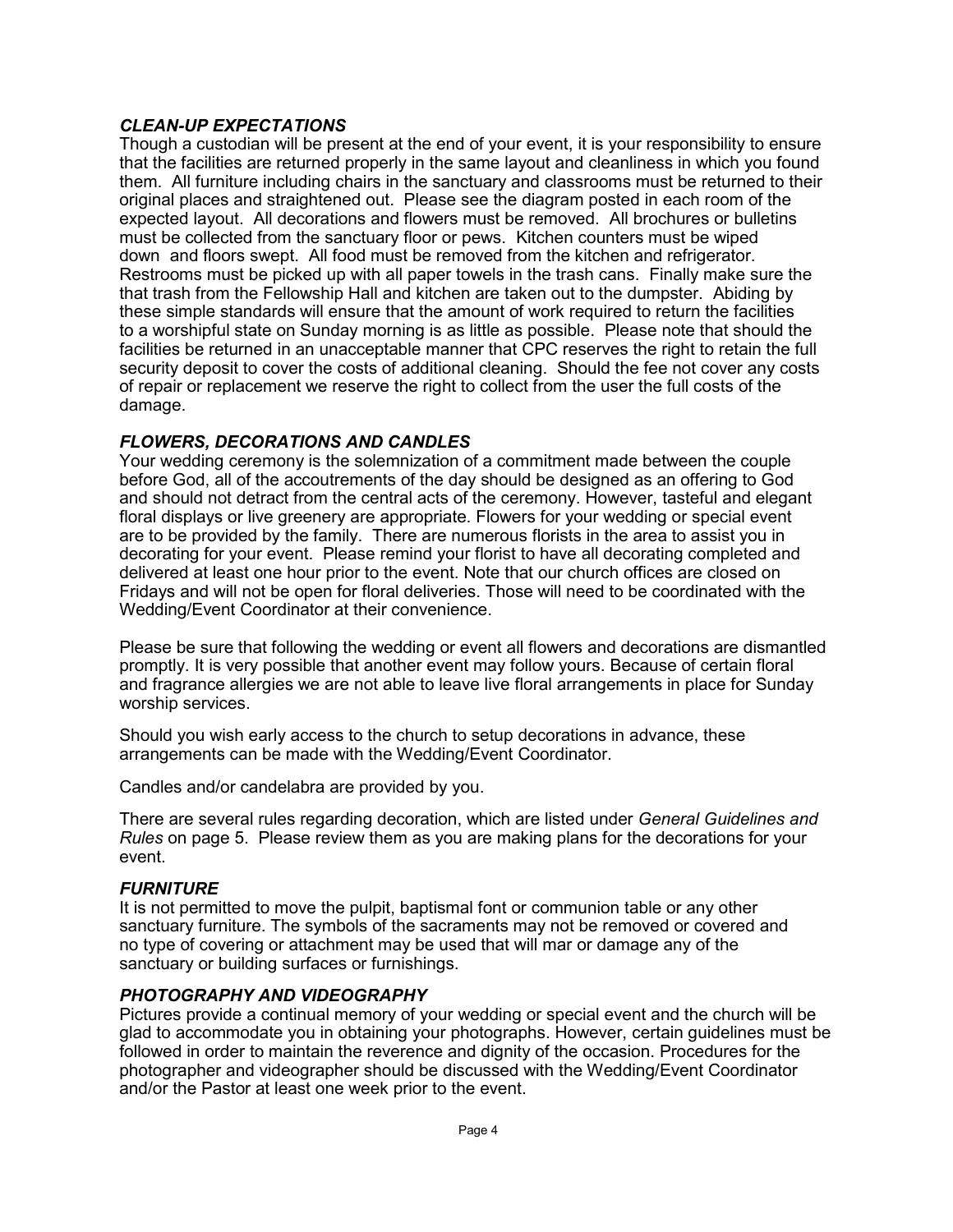## *No flash pictures may be taken during a wedding ceremony.*

Photographers are not permitted at the chancel (stage) during a ceremony and should not be visible in the nave (congregation) during a ceremony. After a wedding ceremony, one hour will be allotted for the entire party to take any groups shots that are preferred and to restage any shots of the ceremony that are desired.

More common, individuals are choosing to show a power point slide show with imbedded music to document the couples lives. Should you wish to do this please have the file saved on a travel drive and provided to the Wedding/Event Coordinator no later than one week prior to the wedding.

## *GENERAL GUIDELINES AND RULES*

By following certain reasonable guidelines, you may be assured of having smooth sailing on your special day.

Guidelines and rules of the building are regulated by the Session, our governing body. The following guidelines and rules have been established for weddings and the use of the church premises:

- 1. Weddings are ordinarily conducted in the indoor church sanctuary or our outdoor sanctuary. Approval is required for any other area of the church grounds to be considered for the ceremony.
- 2. Because of the maximum use of our building on Sundays, Sunday weddings are not permitted.
- 3. CPC member and active non-members will be permitted to schedule a wedding service as the building is available. Non-members requests will be considered as received.
- 4. Full payment is expected at least one week prior to the event. See page 7 for the list of wedding fees.
- 5. Please DO NOT place flowers, candles, or decorations of any kind on the piano.
- 6. NO rice, confetti, or birdseed is permitted to be thrown inside or outside of the church. If any forms of these materials are used, there will be an additional custodial fee of \$50.00/hr. for cleanup. It is the responsibility of the bride and groom to see that this is made known to the wedding party and guests.
- 7. NO nails, wires, screws or any other materials that might damage finishes may be used in placing decorations. End bows or bouquets may be placed on the pews along the center aisle and attached with a ribbon loop.
- 8. NO smoking is permitted in any of the church buildings.
- 9. NO alcoholic beverages may be served or brought into the church buildings or consumed on the church premises.
- 10. NO food or beverages of any kind is to be consumed within the church sanctuary.
- 11. Children must at all times be fully supervised by a responsible adult. There will be no unsupervised playing or running through the building. The school classroom wing is strictly off-limits.
- 12 Please limit alcohol consumption the night before or day of your wedding as the Pastor reserves the right to cancel or delay the wedding should members of the wedding party be under the influence of alcohol and unable to be of sound mind to participate.

*Thank you for faithfully adhering to these guidelines and rules.*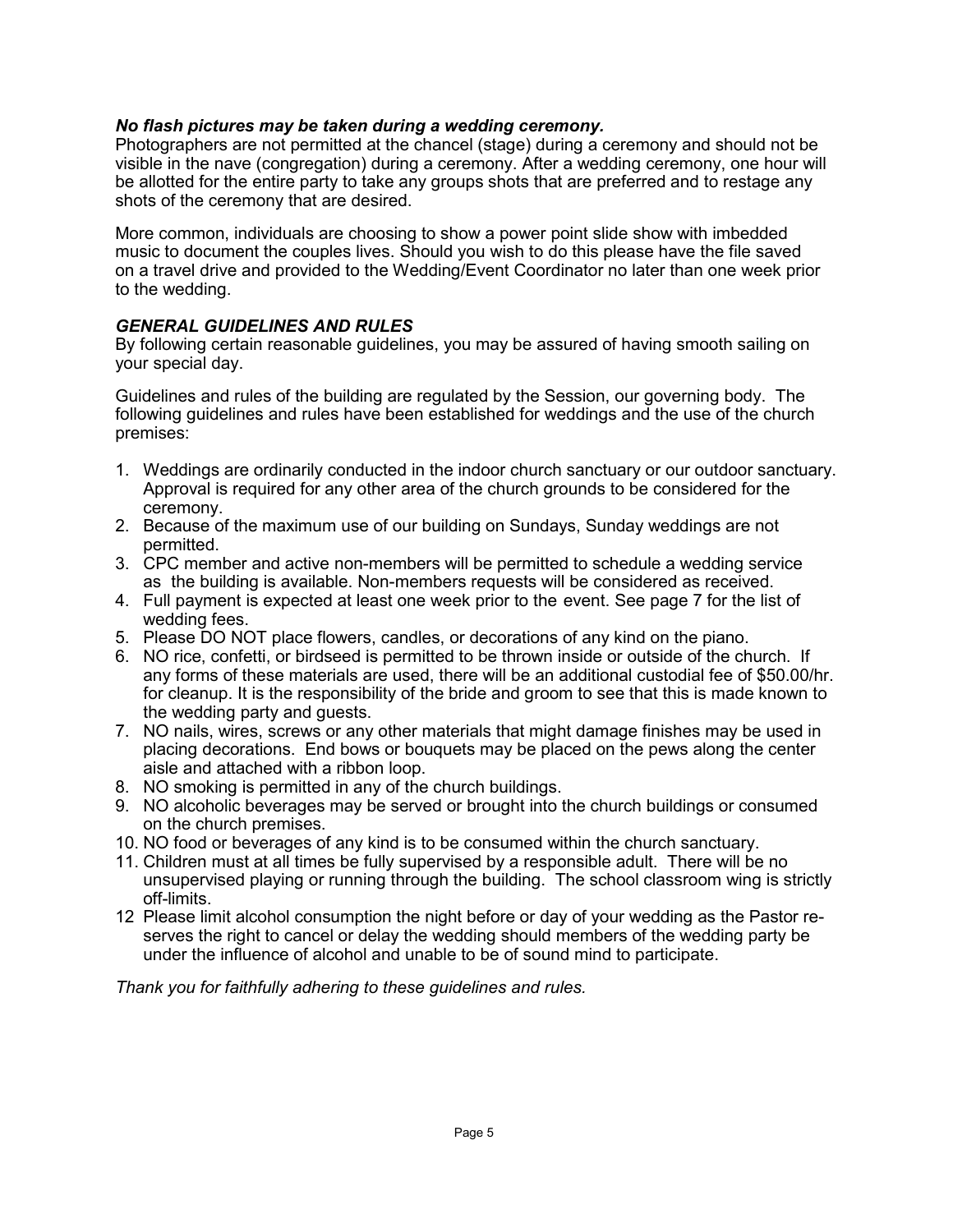## *DAMAGE OR INJURY*

Lessee shall indemnify and hold CPC harmless from any and all damages or injury suffered or incurred in or to the building and grounds by Lessee, its members and guests, ordinary wear and tear excepted. Lessee shall not do or permit anything that might increase the fire hazard to the building nor which would increase the fire insurance rates on the building. Candle usage is limited. Lessee agrees herein to honor room capacity restrictions as set forth by the Clark County Fire Marshall.

## *PARKING LOT*

Use of the parking lot is extended as a courtesy to all building users. Lessee herein agrees to hold CPC harmless in the event of theft of, or damage to, any automobiles or their contents parked in the parking lot.

#### *BILLING POLICIES*

A completed Building Use Application and refundable security deposit of \$200 (for nonmembers) are required to secure the event date on the church calendar. Notice of your application's approval will be provided following that months Session meeting. The deposit will be returned after the event, provided the building is in satisfactory condition and has not sustained any damage.

A bill for the use of the church, church equipment and any other charges incurred while facilitating your event will be mailed to you prior to the event. Full payment is required when the key is issued no more than five days prior to the event.

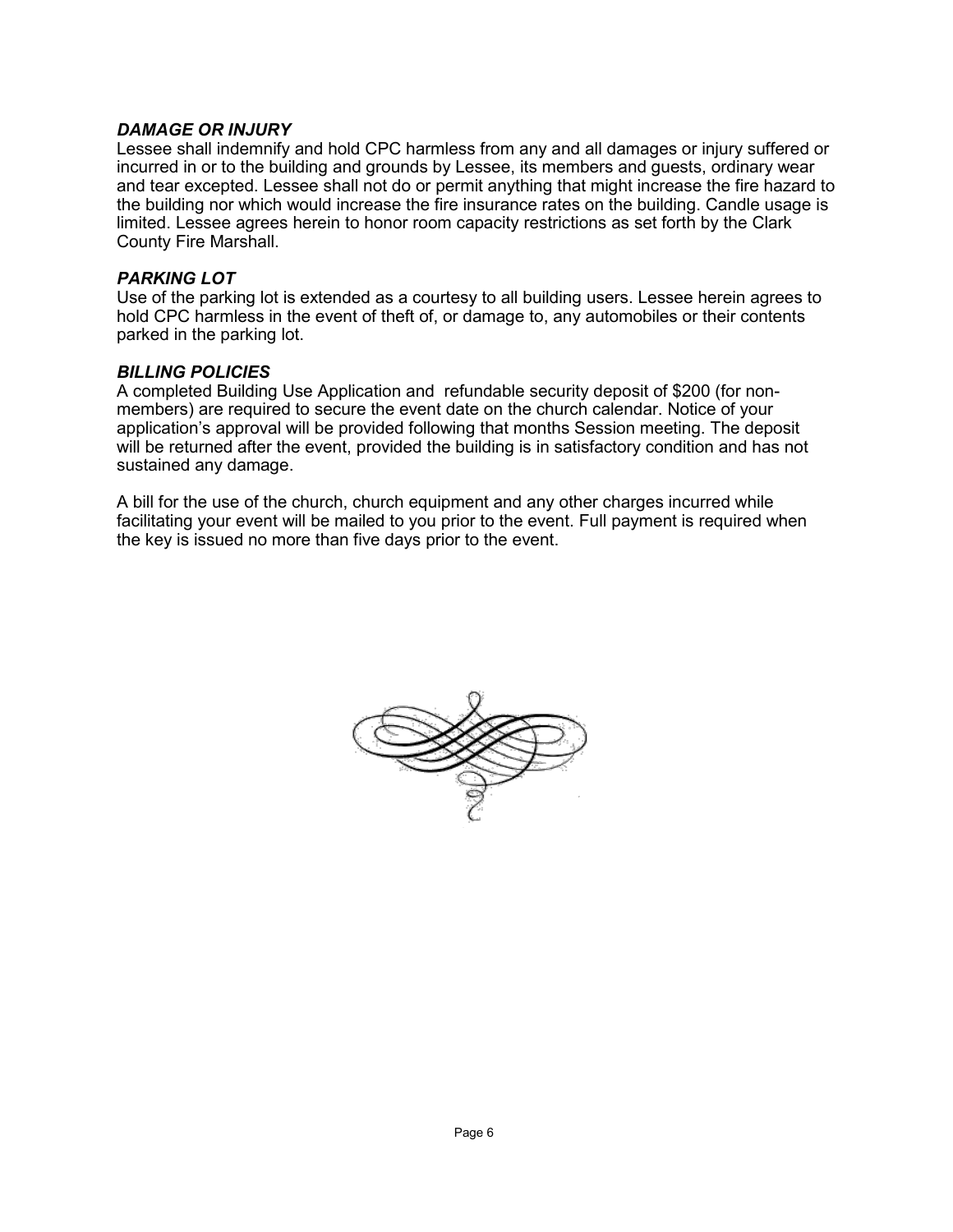| <b>FACILITIES FEES</b><br><b>Members</b>                                                                                                                  | Donations welcomed                                                                                                 |  |
|-----------------------------------------------------------------------------------------------------------------------------------------------------------|--------------------------------------------------------------------------------------------------------------------|--|
| Non-Members<br>Sanctuary, Fellowship Hall, and Kitchen<br>Main Fellowship Hall<br><b>Small Fellowship Hall</b>                                            | \$250/4 hrs. \$400/8 hrs.<br>\$125/4 hrs. \$200/8 hrs.<br>\$100/8 hrs.                                             |  |
| <b>Recitals</b>                                                                                                                                           | \$50/2 hrs. \$25 each additional hr.                                                                               |  |
| Non-Profits                                                                                                                                               | \$100/event                                                                                                        |  |
| <b>OTHER FEES</b><br><b>Time Overages</b><br>Set-up and clean-up time is included in the event times requested on the<br><b>Building Use Application.</b> | \$50/half-hour                                                                                                     |  |
| <b>Wedding/Event Coordinator</b><br><b>Members</b><br>Non-Members                                                                                         | \$100/event<br>\$200/event                                                                                         |  |
| <b>Reception Fees</b><br><b>Members</b><br>Non-Members                                                                                                    | No Charge<br>Donations to CPC Deacons welcome                                                                      |  |
| A/V Media Operator<br><b>Custodial Services</b><br>Accompanist<br>Soloist                                                                                 | \$50 minimum<br>\$25/hr.<br>\$50/event<br>\$75 arranged with/paid to pianist<br>\$50 arranged with/paid to soloist |  |
| Pastor for Wedding/Funeral<br><b>Suggested Honorarium</b>                                                                                                 | \$200/members \$300/non-members                                                                                    |  |

Pre-Marital Counseling Eight 1 1/2 hr. sessions Included in honorarium

Honorariums are financial gifts to the pastor, accompanist, or musicians for services rendered during weddings, funerals, or special events. These checks are given directly to the individual on the day of the event. Suggested honorariums amounts are listed above. Pastoral honorariums vary based on membership and the amount of time spent with couples counseling or planning special events.